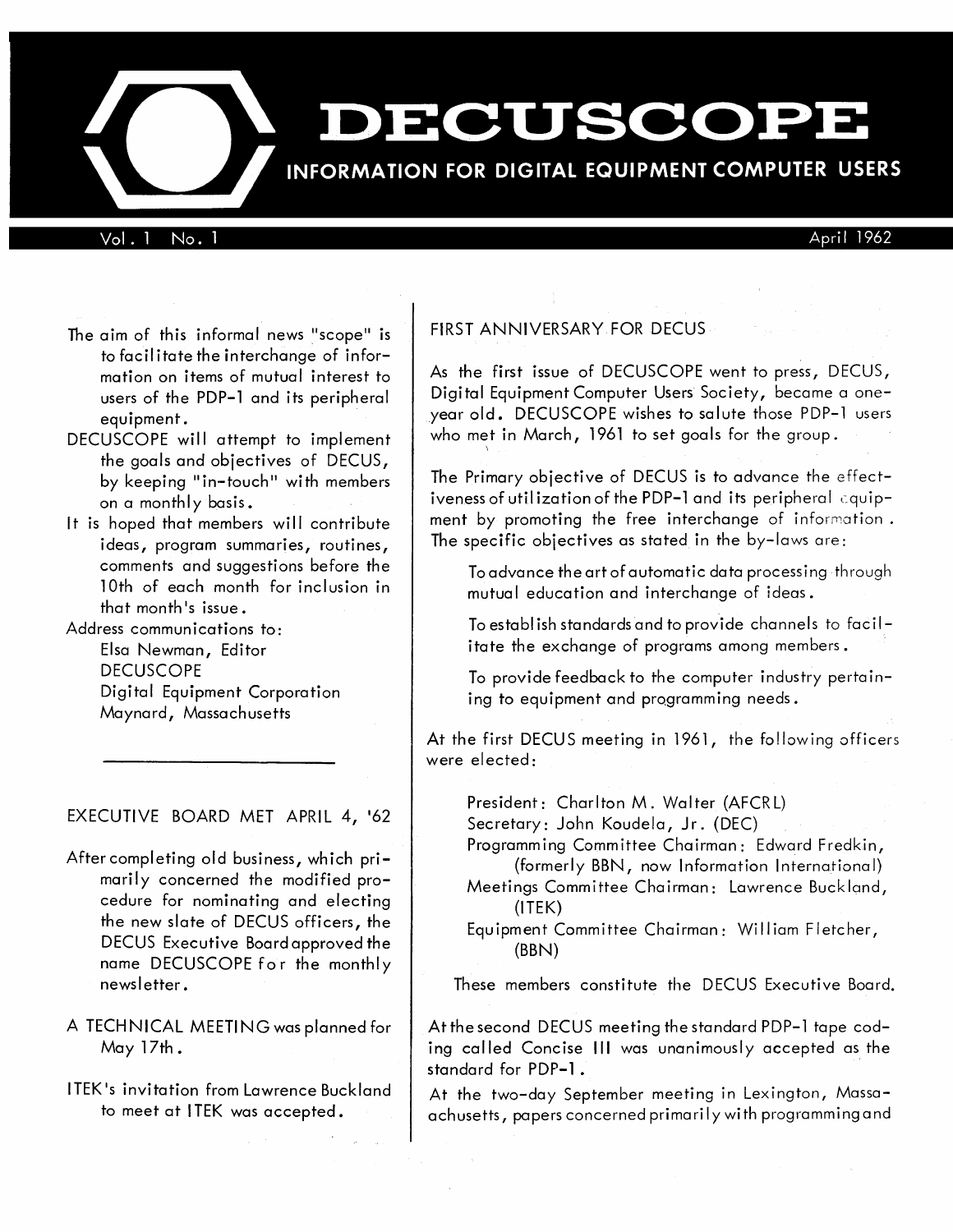PDP-1 PLAYS AT SPACEWAR

by D.J. Edwards, MIT J.M. Graetz, MIT

If, when walking down the halls of MIT, youshouldhappen to hear strange cries of  $\sim$   $\sim$  No  $\cdot$  Turn  $\cdot$  Fire  $\cdot$  ARRRGGGHHH $\cdot \cdot \cdot$ do not be alarmed. Another western is not being filmed - MITstudentsand others are merely participating in a new sport, SPACEWAR!

Planned and programmed by Stephen R • Russell under the auspices of the Hingham Institute Study Group on Space Warfare, SPACEWAR is an exciting game for two players, many kibitzers, and a PDP-1.

The game starts with each player in control of a spacesh ip (displayed on PDP's scope face) equipped with propulsion rockets, rotation gyros, and space torpedos. The use of swi tches to control apparent motion of displayed objects amply demonstrates the real-time capabilities of the PDP-1.

Also displayed on the scope is a central sun which exerts a gravitational influence on the spaceships. The entire battle is conductedagainsta slowly moving background of stars of the equatorial sky. The object of the game is to destroy the opponent's ship with torpedos. The computer follows the targets and participants have an opportunity to develop tactics which would be employed in any future warfare in space.

Your editor visited the MIT Computer in Room 26265 and can verify an excellent performance. She learned that the best "Aces" had only a 50% chance of survival. Enthusiasm nevertheless ran high and the battle continued while young Mr. Russell tried to explain his program.

Please turn to Page Four

appl ications of the P DP-l were given. One afternoon session conducted by Ed Fredkin was devoted to DECAL.

# PROGRAM LIBRARY ESTABLISHED

Of special significance was the establishment of a DECUS Program Library at DEC for the purpose of maintaining tapes of utility programs and subroutines. Mrs. Beverly Clohset of DEC is program librarian.

The Program Library is now available as a service to DECUS members. It will be up-dated as new programming materials are rece ived.

# NOTEBOOK DISTRIBUTED

In March of this year, a notebook of write-ups and corresponding tapes constituting a basic programming I ibrary were distributed to members and DECUS representatives. For further information, please see your DECUS Delegate.

Mrs. Clohset, whose efforts, along wi th the generous contributions of programmers, made this possible, has listed below five of the programs included.

- 1. ADA-3 Prim: A means of punching out information from sections of core memory in a read-in mode tape. It occupies 77<sub>g</sub>registers and is relocatable.
- 2. BBN-l FRAP: An assembly program for the PDP-l computer. It occupies all of memory for maximum symbol table storage and is not relocatable.
- 3. BBN 3 Binary Punch and Load Package: A routine allowing the user to punch out any area in memory in the binary format. It is available in three locations:

| High   | 7520-7777 |
|--------|-----------|
| Medium | 4000-4256 |
| Low    | 0001-0257 |

- 4. BBN 67 Debug: A debugging program which occupies  $3041<sub>8</sub>$  registers and is relocatable. The program has the following features:
	- a. Examine a word or block of words in memory;
	- b. Change a word or block of words;
	- c. Find all instances in a blockof a given word;
	- d. Find effective addresses;
	- e. Save a block to compare with an original, typing out discrepancies;
	- f. Restore a saved block;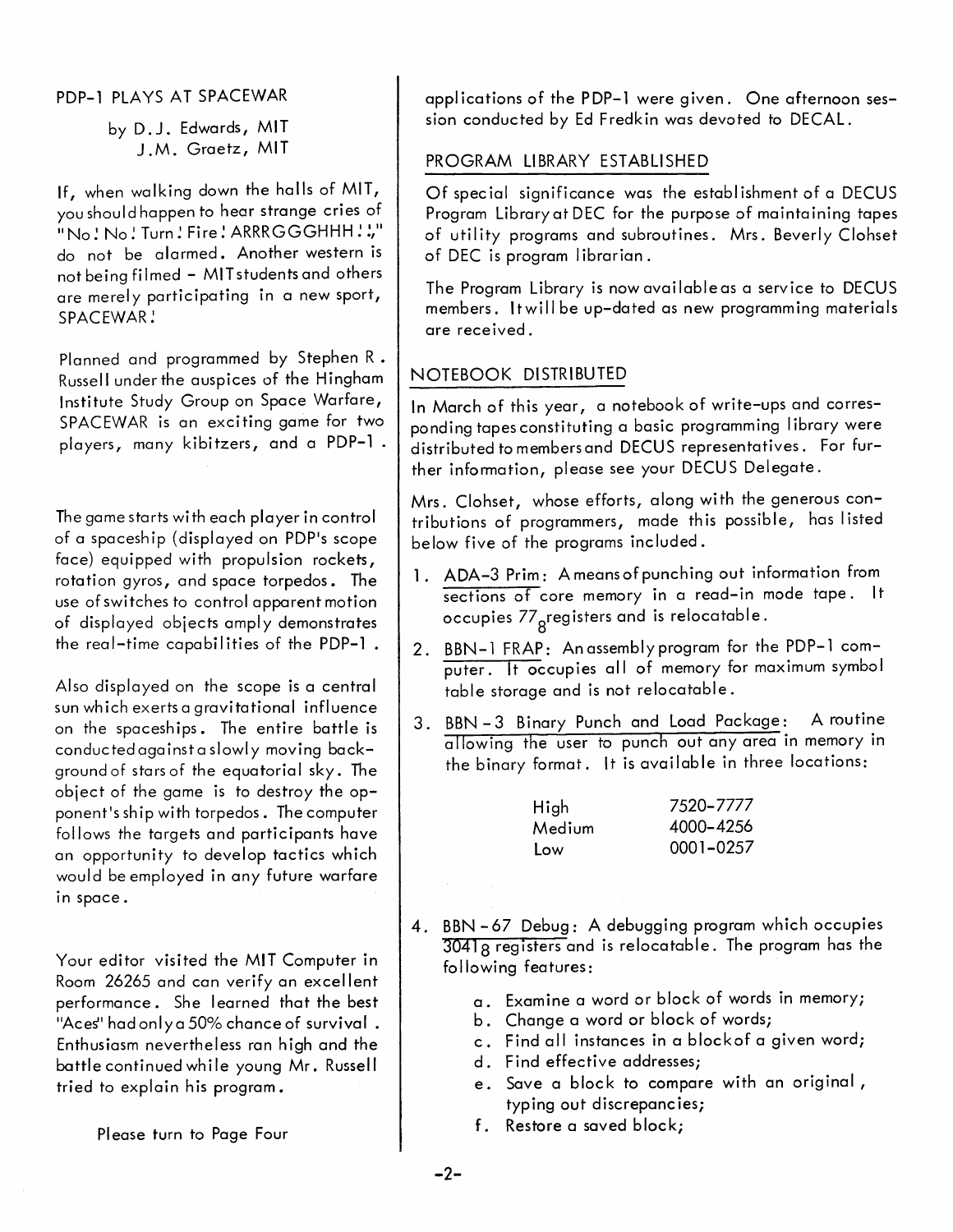DECUS TECHNICAL MEETING

Date May 17, 1962

Place ITEK, Lexington, Mass.

Program Chairman L. Buckland

Theme Chosen for Morning Symposium

"Image Processing and Display" is the subject of the morning symposium.

"Use of Displays in Optical Design" will be given by R. Shannon.

"Functional Description of the ITEK FI icker-Free Display" will be presented by Earle Pughe. The morning session will be followed by a demonstration.

The afternoon session will include a presentation by John Gilmore on "A Dynamic Data Processing System for the Oregon Primate Research Center."

## Call for Papers

Speakers are urged to forward a brief summary of papers by May 5, to Elsa Newman for inclusion in the Program of the Meeting.

A summary sheet is appended for your convenience.

Except where subject matter demands more time, delivery of paper should be limited to 15 minutes.

A complete listing of papers will appear in the May issue of DECUSCOPE.

- g. Run a program, terminating the run upon fulfillment of a stated set of conditions;
- h. Print the instructions executed by a stated portion of the program during a run.
- 5. MIT 2 Expensive Typewriter: Facilitates editing of tapes punched in FIO-DEC code. It can read paper tape into its buffer, accept additions, and corrections on the typewriter, and punch amended buffer contents. It can perform direct tape-to-tape and tape-to-typewriter translations. The program occupies  $1151<sub>g</sub>$  registers, but the buffer occupies the rest of memory.

The subroutine program which fo Ilows is more fully explained in its DECUS Program "Write-Up". ("Write-up" forms are available to anyone wishing to contribute programming materials to the Program Library) Several other routines have been received and are in the process of beind edited.

# INPUT-OUTPUT SUBROUTINE PROGRAM FOR DECAL

Programmed by R. Silver, Consultant to DEC

This system consists of a set of routines for performing the input - output operations of reading (from paper to tape) punching, getting (typing in), and typing (out) words, characters, numbers and strings. It is a somewhat heterogeneous collection of subroutines written tofacilitate input - output operations for DECAL programs. It consists of the following separate programs, each containing one or more subroutines.

## Get and Type Routines

to transmit characters and strings of characters to and from the typewriter, i.e., typewriter initialize, geta character, type one character, typewriter eject, type a string of concise characters, type out a message, error routine.

Read Routines

to read characters from paper tape, i.e., reader initialize, read one character.

## Punch Routines

to punch characters on paper tape, i.e., punch initialize, punch character.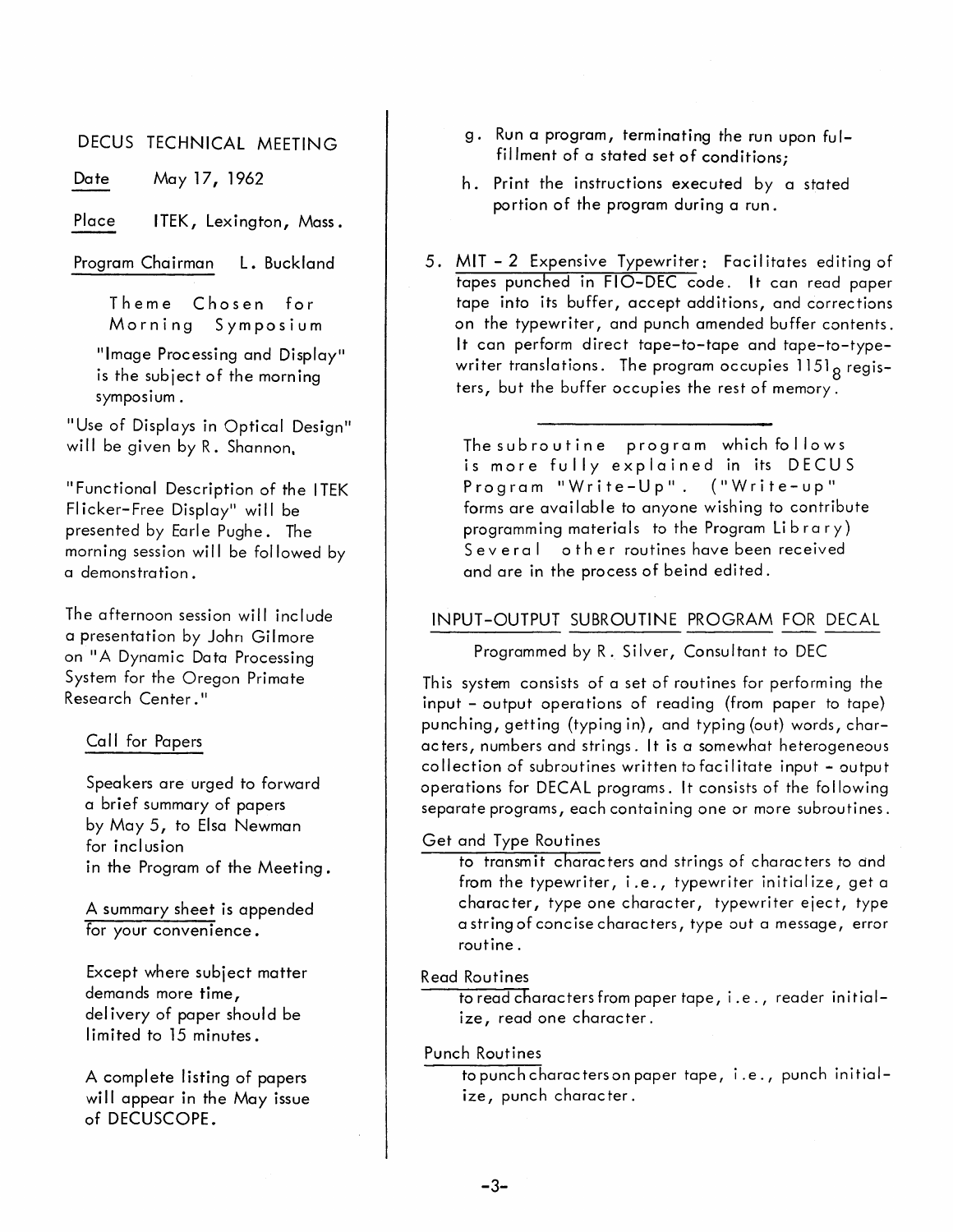# PDP-1 PLAYS AT SPACEWAR!

"The most important feature of the proaram," he said, "is that one can simulate I reasonably complicated physical system and actually see what is going on."

Mr. Russell also said that symbolic and binary tapes wereavailable. Please contact Mr. Russell for additional information.

# MAY DECUSCOPE WILL BE READY ON MAY 10

The Editor regrets that two articles:

1. MACRO Assembly Program 2. DDT (DEC Debugging Tape) were received too  $\overline{\mathsf{I}}$  ate for this issue of DECUSCOPE. Both will be included in the MAY issue.

## MAINTENANCE COURSE

A two-week PDP-l maintenance and familiarization course using the  $PDP-1$ Maintenance Manual *as* a basic text, has been initiated at DEC. Mr. Ronald Wilson,a memberof DEC's Customer Relations Section is the instructor.

Members of the March 5th class were: Paul Artis, E. Choate and William Spradlin from NASA; David Neilson, Richard Oliver and Glenn Strahl from Lawrence Radiation Laboratory.

Members of the March 19th class were: John Bala from I TEK Laboratories; Ray Proffitt and Charles Levan, Jr., from NASA; William Ollenschleger from ITT; and Robert D. Smith from Aetron.

Future classes are scheduled for approximately the last two weeks of each month..

# INPUT-OUTPUT SUBROUTINE PROGRAM FOR DECAL (Continued)

## Get Decimal Number

to type in a decimal string and convert it to a binary integer.

# Read Dec imal Number

to read in a decimal string and convert it to a binary integer.

# Type Decimal Number

to convert a binary integer to decimal and type it out.

#### Punch Decimal Number

to convertabinary integer to decimal and punch it out.

#### Punch String

to punch a string of concise characters.

#### Punch Three Characters

to punch three characters packed into one word.

#### Buffered Read Routine

to read 8-bit codes from the reader, using a buffer area, so that a group of code may be read together to avoid reader chatter.

# Classify Character

to classify a character as case character, non-prin. 3 character, or printing character and make selective return accordingly.

#### Parity Routine

used to compute an 8-bit code consisting of the character C with correct parity.

# PROGRAM LIBRARY WRITE-UPS

In order that programs may be useful to other programmers, the following headings for write-ups are suggested by the program librarian.

- 1. Identification (Source symbol-BBN, etc.)
- 2. Abstract (include mnemonic or symbolic code-FRAP, DECAL, MACRO, etc.
- 3. Purpose
- 4. Usage
- 5. Calling Sequences
- 6. Restrictions
- 7. Properties
- 8. Method
- 9. Notes